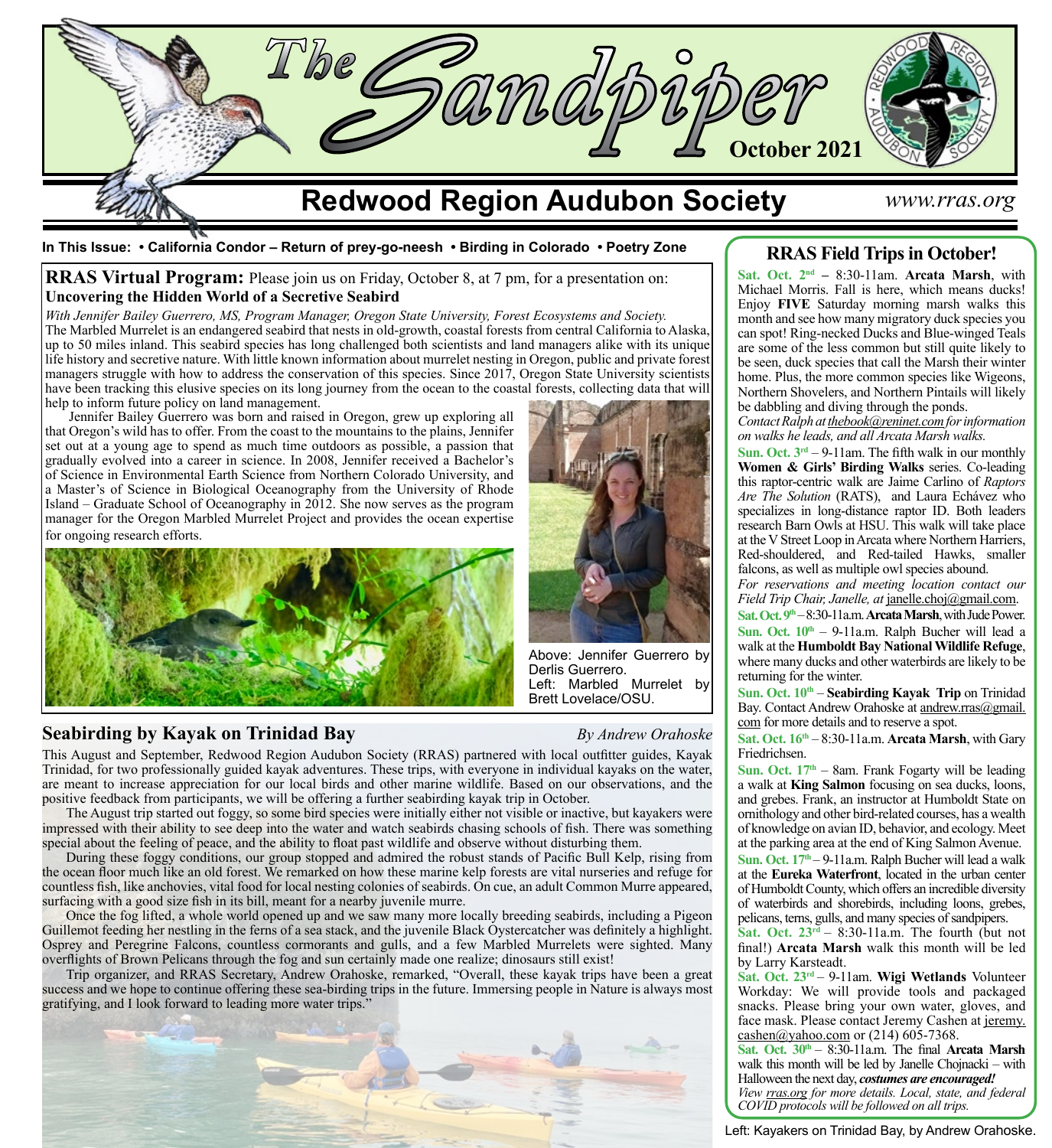#### **CHAPTER LEADERS**

| <b>OFFICERS:</b>                                  |
|---------------------------------------------------|
| President - Gail Kenny gailgkenny@gmail.com       |
| Vice President - CJ Ralph 707-822-2015            |
| Secretary - Andrew Orahoske andrew.rras@gmail.com |
| Treasurer - Gary Friedrichsen 707-822-6543        |
| Past President - Hal Genger 707-499-0887          |
| DIRECTORS-AT-LARGE:                               |
|                                                   |
|                                                   |
|                                                   |
|                                                   |
|                                                   |
| <b>OTHER CHAPTER LEADERS:</b>                     |
| Conservation - Jim Clark 707-445-8311             |
| Eductn/Schlrshps - Denise Seeger 707-444-2399     |
| Membership - Ralph Bucher 707-499-1247            |
| Volunteer Coordinator                             |
| - Andrew Orahoskeandrew.rras@gmail.com            |
| eBird Liaison - Rob Fowler 707-839-3493           |
| Facebook - Cindy Moyer 707-822-1886               |
| - Andrew Orahoske andrew.rras@gmail.com           |
| <b>Field Trips</b>                                |
| - Janelle Chojnacki janelle.choj@gmail.com        |
| NEC Representative - CJ Ralph 707-822-2015        |
| Nominations                                       |
|                                                   |
| Programs - Harriet Hill 707-267-4055              |
| Publications - CJ Ralph 707-822-2015              |
| Publicity - Denise Seeger 707-444-2399            |
|                                                   |
| THE SANDPIPER:                                    |
| Editor, Layout, & Design                          |
| - Gisèle Albertine giseleandco@gmail.com          |
| - Proofreader/Copyeditor  Pia Gabriel             |
| Historian - Gary Friedrichsen 707-822-6543        |
|                                                   |
| Bird Alert (Bird Box) discontinued                |
|                                                   |
|                                                   |

*The Sandpiper is published eleven times a year by*

**Redwood Region Audubon Society P.O. Box 1054, Eureka, CA 95502.**

## **Thinking of Joining the Audubon Society?**

By sending in your membership, either directly or on the form below, to National Audubon, (rather than replying to solicitations from National Audubon), **the fee is sent directly to our chapter** – **if you use the Code RRAS C24**. However, when you renew with National, the share of membership dues that RRAS receives is only a couple of dollars.

If you join the local Chapter, RRAS, directly, we receive the total dues both initially and on renewal.

To do so, write a check out to RRAS for \$15 and be sure to include "*local membership*" on your check, then mail to: **Redwood Region Audubon Society P.O. Box 1054, Eureka, CA 95502.**

------------------------------------------------------------

You are welcome to join both nationally and locally.

To join National Audubon:

Please enroll me as a member of the National Audubon Society and of my local chapter **(RRAS C24)**, and send AUDUBON magazine and my membership card to the address below. My check for \$25 is enclosed.<br>NAME ...... NAME ............................................................................................... ADDRESS<br>EMAIL ...... EMAIL ..............................................................................................

Please make checks out to the National Audubon Society, and send with this coupon, to 225 Varick Street, 7th floor, New York, NY 10014





in early September on a visit with our daughter. This is my first time in Colorado, so I am especially interested in seeing "life" birds. That is getting tricky since I have been

birding, mostly in California, for at least 42 years. There are a few possible life birds here including White-tailed Ptarmigan and Broad-tailed Hummingbird.

In the six days we have been here, I haven't gotten a lifer. I have seen some nice birds, including a Prairie Falcon at 12,000 feet in the tundra habitat of Rocky Mountain National Park where there was a chance at ptarmigan. I don't know if it's my imagination, but it seems like there aren't as many birds here as there are in Humboldt and Del Norte Counties this time of year. There is an engaged birding community here based on the eBird checklists I have studied. On one birding foray I chatted with another birder who leads walks for the local Audubon Society. There is also an abundance of open space parks and preserves to explore, which is cool.

Balancing birding with taking care of myself is my intention for this trip. On another trip in the last couple of years, I overdid it and came home with a bad cold. As I have aged, it has been necessary to change the way I bird. I don't do well with early mornings, long hikes, or Above: Arctic Gentian flower, at Rocky Mountain long days. To feel well and enjoy birding, I have learned National Park, Colorado, by Gail Kenny.

## **Birding With Women** *By Jody Greaney*

The fourth gathering of the Women & Girls' Birding Walks was led by Samantha Chavez, a friendly, knowledgeable, and enthusiastic guide. About a dozen of us gathered in early September, and were entertained and informed with Samantha's stories of mist netting and bird banding. As the fog lifted, we strolled along Hiller Park bike path for great viewings of a Black Phoebe, Wrentits, Song Sparrows, Chestnut-backed Chickadees, Golden-crowned Kinglets, Wilson's Warblers and even an elusive Pacific Wren.

After passing the pond and enjoying the Mallards swimming there, we looped back around through the dog park and were gifted with a visit from an Osprey that glided in and perched on a nearby branch to feast on a hearty catch of what appeared to be a salmon. We watched the fish still wriggling in its grasp when a Cooper's Hawk swooped by and disturbed the Osprey, but delighted us! That tough-to-top event was shortly followed by more excitement as we enjoyed great looks at a female tanager feasting on Cascara berries. A brighter male tanager could also be seen in further-off conifers and more Goldencrowned Kinglets and Chestnut-backed Chickadees joined in the feasting in this birdy area.

Samantha was a great guide, and all participants did their best to help each other identify the birds. In spite of masked faces that tended to cloud our binoculars, the skies were clear and the crowns of the kinglets were brilliant! Much was learned with pleasant conversation and plenty of laughs along the way.



to pace myself and to enjoy the birds I see at midmorning and later, and to keep my birding to shorter time periods. I don't see as many birds, but I feel better. I also have an interest in wildflowers. They are stationary so easier to observe than birds! I found a couple of gentian species which made me happy, including the Arctic Gentian in the photo included here. We all appreciate birds and nature in a variety of ways. Since many of us are birding for pleasure, it's important to do it in a way that works well for each of us. I will have quality time with my family and enjoy the late summer weather in this high desert and alpine habitat.



# **Poetry Zone**

"Hope" is the thing with feathers -That perches in the soul -And sings the tune without the words -And never stops - at all -

And sweetest - in the Gale - is heard -And sore must be the storm -That could abash the little Bird That kept so many warm -

I've heard it in the chillest land -And on the strangest Sea -Yet - never - in Extremity, It asked a crumb - of me.



Left: Osprey dining on a fish dinner – viewed by walk participants at Hiller Park, by Jenell Jackson.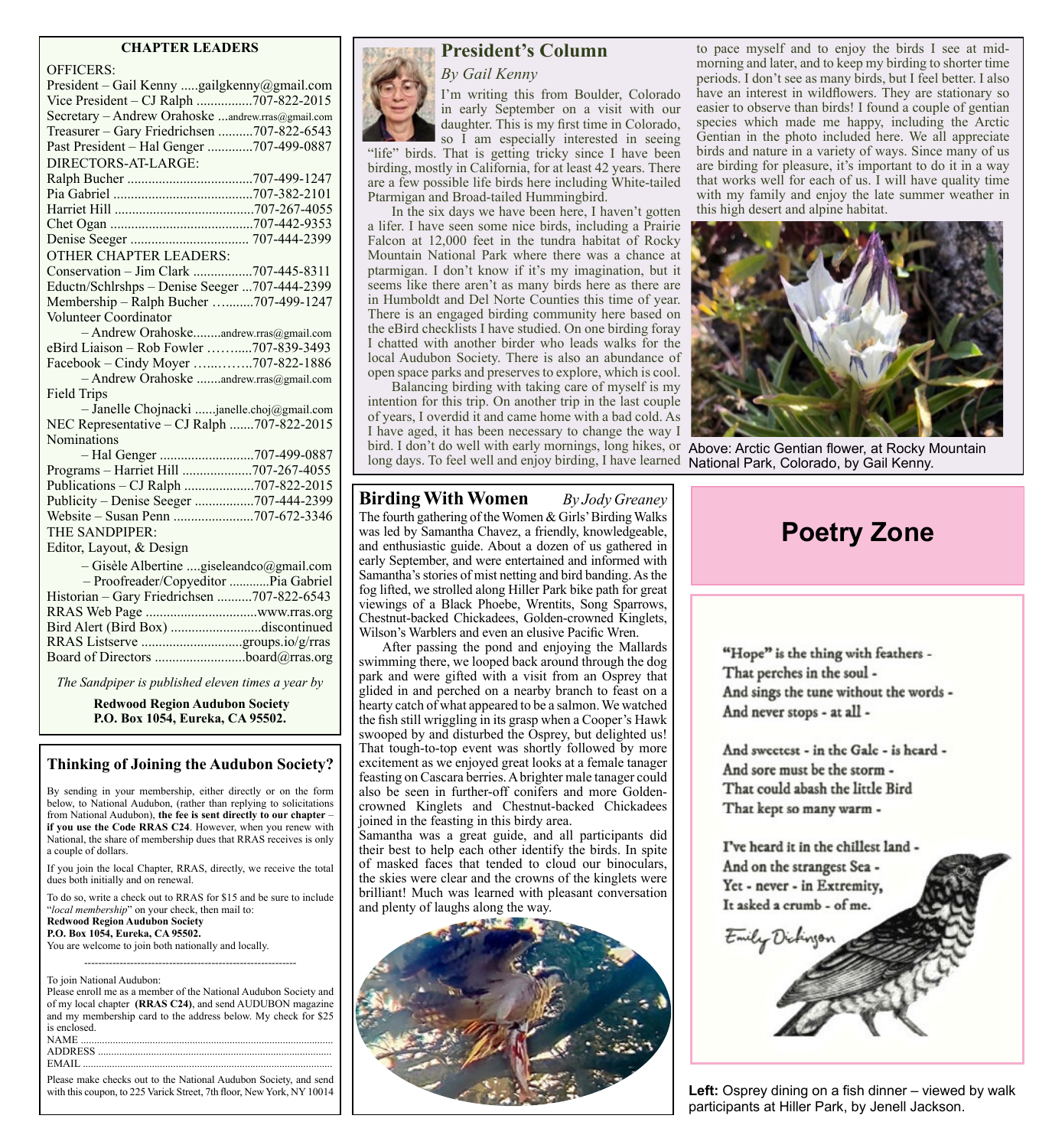# **Returning prey-go-neesh**

## *By Tiana Williams-Claussen, Yurok Tribal Member, Director of the Yurok Tribe Wildlife Department.*

'Aiy-ye-kwee'. Nek' new Tiana Williams-Claussen, kwesee Wehl-kwew mey'-womey-chook'. 'Ne-chek-os 'w-ew Desma; 'ne-me'y 'w-ew Morri. 'Ne-peech-o-wos 'wew Juke Williams, 'aa-wokw. I introduced myself, Tiana, this way, in recognition of the tradition that serves as my foundation. As a Yurok Tribal member, where I come from, the village of Wehl-kwew, and who my family is across generations; including my mother, my daughter, my grandfather who has walked on; are important markers of and inextricable from who I am as a person. This traditional introduction puts my identity within a context of both place and time. I introduce myself in Yurok because there are specific connotations with each word chosen, such as 'aiy-ye-kwee', which indicates a particular heft, or depth, to a greeting, as I address many of you whom I have not met but with whom I am happy to share my story of restoration. As a Yurok Tribal member, this sense of identity, this grounding in time and place both as a recipient of the prayers and actions of those who came before, and responsible for the well-being of those who come after, is what has led me to where I am today, currently serving as the Director of the Yurok Tribe Wildlife Department.

#### *"Balance, healing, and world renewal are our reason for being, foundational to the Yurok ethos."*

I grew up on the North Coast. As a teenager, I did not know what path I wanted to take in my life, but I did know that I wanted to do something to help the Yurok world. Balance, healing, and world renewal are our reason for being, foundational to the Yurok ethos. We consider ourselves "Fix the Earth" people. In our contemporary world there are many needs and many ways to contribute to healing and restoring that balance. I have always had a love for science, so when I was accepted as an undergraduate at Harvard University I chose to concentrate in biochemical sciences, with the idea that I might return to serve as a doctor, a hard position to fill and keep filled in our rural region. Fast forward four years later, and I realized that not only did I not want to be a doctor, but I still had no idea what I wanted to do with my life! Upon graduation I was privileged to receive an internship through our Education Department which placed me with our Office of Self-Governance. Led then by Dr. Thomas Gates, this would be my introduction to California Condor (condor), prey-go-neesh, and finding my path to world renewal.



Above: Yurok Tribe Wildlife Department Director, Tiana Williams-Claussen, (in red), releasing a bird along with Ventana Wildlife Society staff, by Chris West.

Condors have been locally extinct on the California north coast for over 100 years now. In 2003, a panel of Yurok Tribal members tasked with prioritizing natural and cultural resource restoration in Yurok country chose prey-go-neesh as the highest priority land-based animal to bring back to Yurok ancestral territory. For us, and many tribes in our area, condor is integral to that foundational world renewal ethic. The loss of condor, a species critical to the cultural and ecological vitality of our region, has been a

major wound to the system. This taskforce was coordinated by Dr. Gates, who took that priority and pursued making it happen through Tribal government pathways, acquiring a grant in 2008 from the US Fish and Wildlife Service to conduct a feasibility analysis for bringing condor home. It was this funding which initiated what is now the Yurok Tribe Wildlife Department, with condor as its flagship species. I joined as its first employee, a Wildlife Technician at that time, and was joined shortly after by Senior Wildlife Biologist Chris West, the Northern California Condor Restoration Program manager.



Above: prey-go-neesh, by Chris West.

Our initial work focused largely on using Western science to assess the viability of local habitat to support condor reintroduction. While we knew that condor once thrived here as a part of our ecological community, our system had been severely rocked postcolonization. Condors had reached an all-time population low of 22 individuals by the mid 1980s, and were lost from our region around the turn of the  $20<sup>th</sup>$  century. Their near extinction was likely largely due new pressures and impacts imposed by the influx of colonizers. Such impacts included a major reduction in the megafauna which the species relied on due to market hunting. Condors also suffered from habitat loss from the destruction of old growth forest and loss of prairies which were no longer maintained by Tribal people through traditional burning due to our peoples' forcible removal from the land. Condors were further incidentally poisoned as landowners put out carcasses laced with strychnine for predators. And our environment was introduced to new toxic elements such as DDT and its eggshell thinning and reproductive impacts, and lead, which primarily comes from the use of lead ammunition. This latter remains the number one cause of known condor mortality in the wild, accounting for over 50% of deaths.

#### *"Condors also suffered...habitat loss from the destruction of old growth forest and loss of prairies which were no longer maintained by Tribal people through traditional burning due to our peoples' forcible removal from the land."*

Our primary initial questions related to available habitat; the potential presence of DDT and its breakdown metabolites DDE and DDD (combined total DDTs or tDDT); and the risk from environmental lead exposure assessed through avian scavenger surrogates. To address the first question, we used geospatial analyses to look at the life history needs of the birds, including foraging, roosting, nesting, and flight corridors. And despite the massive changes to our landscapes, which likely contributed to making our home less hospitable for a time, our remaining old growth redwoods; cliffs and pothole caves; extant prairie; and the river corridors, coasts, and mountains that not even mankind can dramatically impact, do look to provide ample high-quality habitat for the birds.

We assessed the potential for tDDT contamination over the course of several years, across an area spreading from the California/Oregon border to Fort Bragg. We looked at marine mammal carcasses because DDT is a fat binding molecule which bioaccumulates over the long lives of these blubbery animals. While we assessed any marine mammal that we encountered, we primarily focused on California Sea Lions, representing a migratory species which might bring external pollutants in, and harbor seals as a nonmigratory species representative of our local environmental health. Our results were very encouraging. Though DDT and metabolites are known to impact the condor flock managed by Ventana Wildlife Society in central California, due to their heavy reliance on marine mammals in that region, we found that our DDT levels were 4x lower than those found in that region, representative of an overall decreasing trend in DDT from south to north. While this does not mean we will have no impact, the central California flock is nearing a tipping point in which more birds are expected to be reproductively successful than fail due to DDT, leading to positive reproduction with less intervention. We hope that our relatively low levels are indicative of an even lower threat from DDT. *(Continued on next page)*